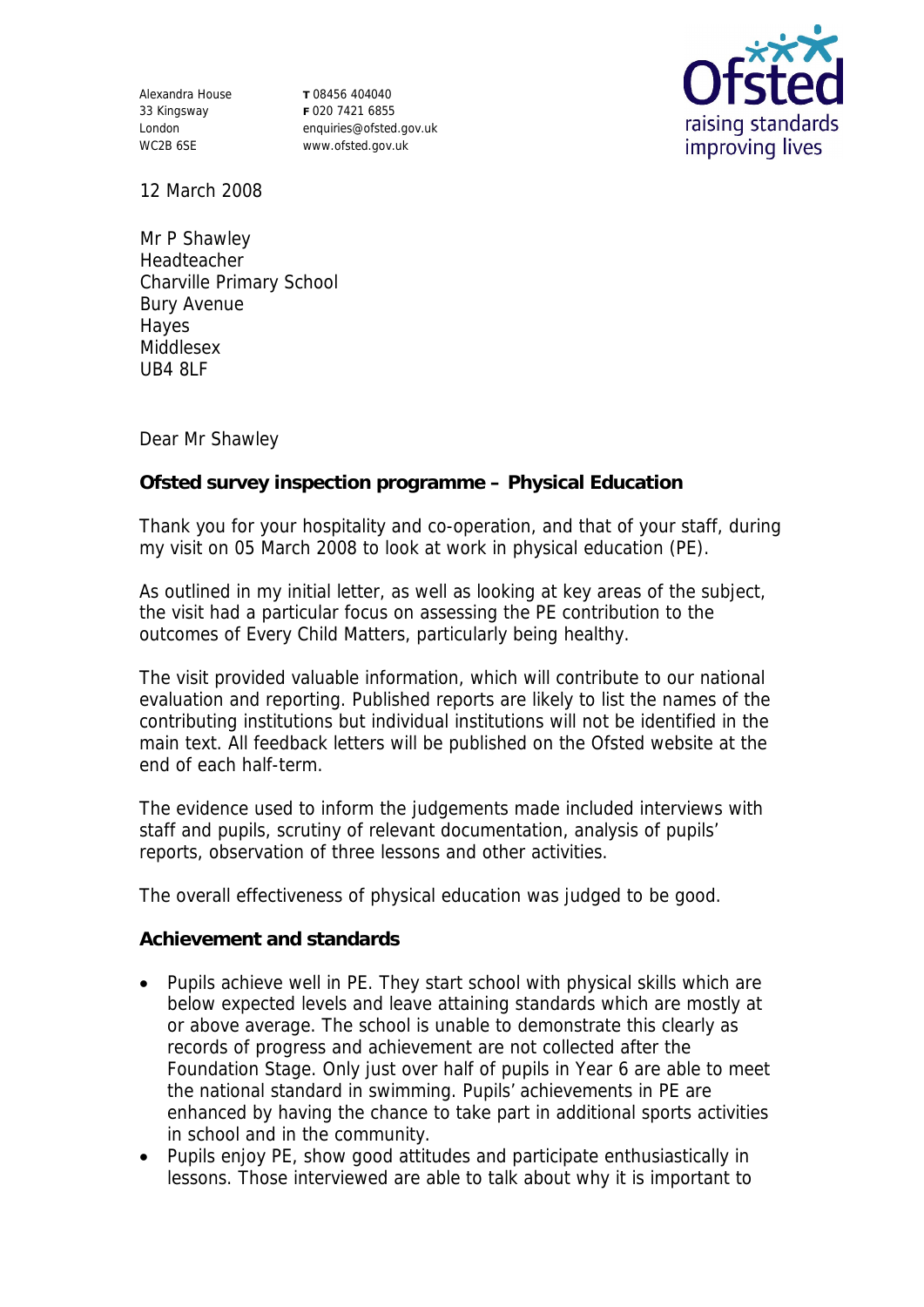take exercise to keep fit. They also know about how other aspects of healthy living contribute to their overall well-being, such as eating a balanced diet. They appreciate why it is important to warm up at the start of lessons and can explain the effects of exercise on their bodies. Pupils' self-esteem and personal achievements are boosted by their involvement in sport. Year 6 pupils take responsibility for organising play equipment at lunchtimes and acting as playground buddies. There are plans to train Year 5 pupils to become play leaders.

**Quality of teaching and learning of PE**

- Teaching and learning are good. Pupils make particularly good progress with acquiring, developing and applying their skills. The school benefits from having a number of staff who are specialists in teaching aspects of PE. The quality of teaching observed in after-school clubs was also good and this boosts the achievement of those pupils who are involved.
- There were a number of strengths in the lessons observed during the inspection. Teachers had high expectations for pupils' good behaviour and full participation. A suitable lesson structure was adopted and learning objectives were clear in teachers' planning. Teachers used demonstrations well to support their explanations and show pupils what they were aiming to achieve. Resources were used effectively to support learning. Pupils were challenged well, and had the chance to discuss the outcomes of their responses and how they might be improved, particularly in the Year 3 lesson. In Year 6 learning was linked successfully across a number of subjects.
- Teachers use questioning and observations in lessons to assess pupils' responses. Pertinent teaching points are made to help pupils achieve high quality outcomes. This was less effective in the Year1/2 gymnastics lesson. Reports are written for parents on pupils' achievements in PE; they are more detailed and better matched to pupils' learning outcomes in the Foundation Stage. Improvements are planned in assessment to enable teachers to make judgements on pupils' attainment and progress after a series of lessons. We discussed how more use could be made of information and communication technology (ICT) to support teaching and learning, including assessment.

**Quality of the PE curriculum** 

- A balanced programme, which includes all areas of learning, is included in a good curriculum. Teachers plan from a published scheme of work which has been recently purchased to improve continuity in learning. Pupils receive two hours of timetabled PE each week and swimming is included for Year 5. Outdoor and adventurous activities are to be extended with orienteering challenges in the school grounds. Currently, pupils in Year 6 can attended a residential visit which includes a range of outdoor learning opportunities. Where possible teachers try and link learning in PE to other subjects such as history and English.
- Several after-school clubs are available for mostly older pupils. These include new activities, such as Tae-kwon-do, which has been successfully introduced to get more pupils involved. Participation rates are not as high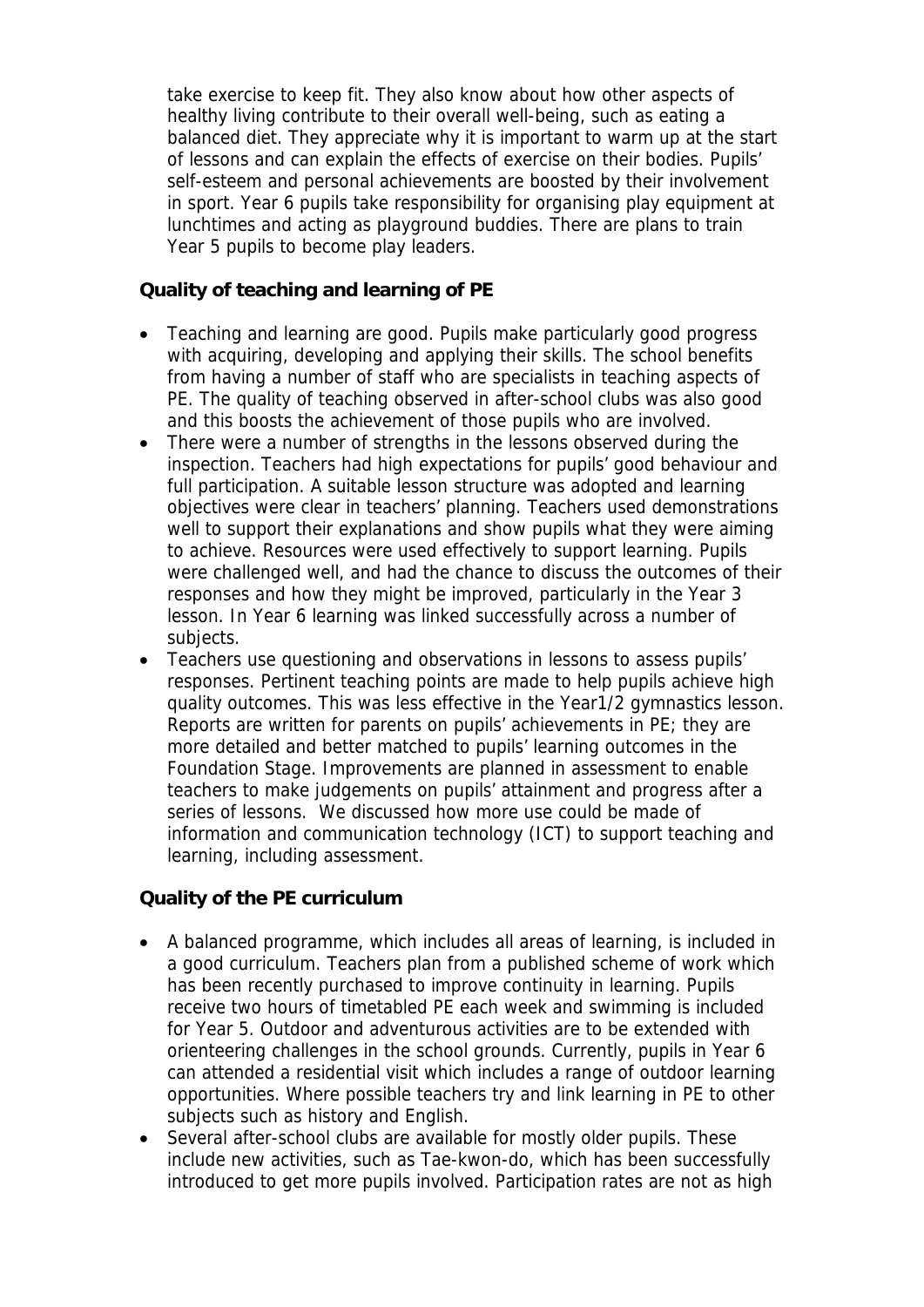in Years 3 and 4 and there are no clubs available for pupils in Key Stage 1. The school enters teams in several sports tournaments, winning competitions recently in football and athletics.

 Accommodation is good, with two halls and plenty of outdoor space. Plans have been drawn up to establish an adventure play area for Key Stage 1 and 2 pupils and introduce more playground zoning. Good opportunities for playing sport are available at lunchtime with members of staff and local secondary school students supervising the activities. Children in Reception do not have easy access to outdoor play facilities during lesson time, but at lunchtime they take part in structured and independent play activities organised by the school's play-leader.

**Leadership and management of PE**

- Leadership and management of PE are good. PE and sport are given a prominent profile by senior leaders who appreciate the importance of regular high quality physical activity for pupils adopting healthy lifestyles. The subject leader is enthusiastic, well organised and knows what is required to improve provision further. She has revised the school PE policy and drawn up a useful action plan which includes a number of suitable priorities. We discussed how this might include more sharply defined targets matched to standards and achievement. The school's curriculum team approach enables the PE subject leader to share her ideas with, and gain support from, her colleagues.
- Involvement in the sports partnership programme has helped improve provision and the subject leader and some teachers have benefited from attending training courses. Plans are in place to complete lesson observations to check on how teachers are using the new scheme of work. We discussed how monitoring and evaluation might be extended further by analysing more closely standards and achievement and taking pupils' views on the quality of provision. Leaders use regular newsletters for parents to report on pupils' achievements in PE and publicise forthcoming sporting events.

**Subject issue - PE contribution to the outcomes of Every Child Matters (ECM), particularly being healthy**

- Provision in PE is making a good contribution to the outcomes of ECM, particularly being healthy. Pupils' regular PE lessons, active lunchtimes and healthy school meals contribute to their physical fitness. Healthy living theme weeks and lessons in personal, social and health education help promote pupils' physical and emotional well-being. Good staff role models and teachers' high expectations promote pupils' positive attitudes and very good behaviour.
- The school has an approved travel plan, which encourages pupils to take part in 'Walk on Wednesday' promotions. Safe cycling courses are organised for older pupils. Involvement in sport has a prominent profile in displays around the school and pupils are being encouraged to take part in the 'Sport Relief' fundraising initiative. The subject leader is considering introducing daily sessions to raise pupils' fitness levels further.